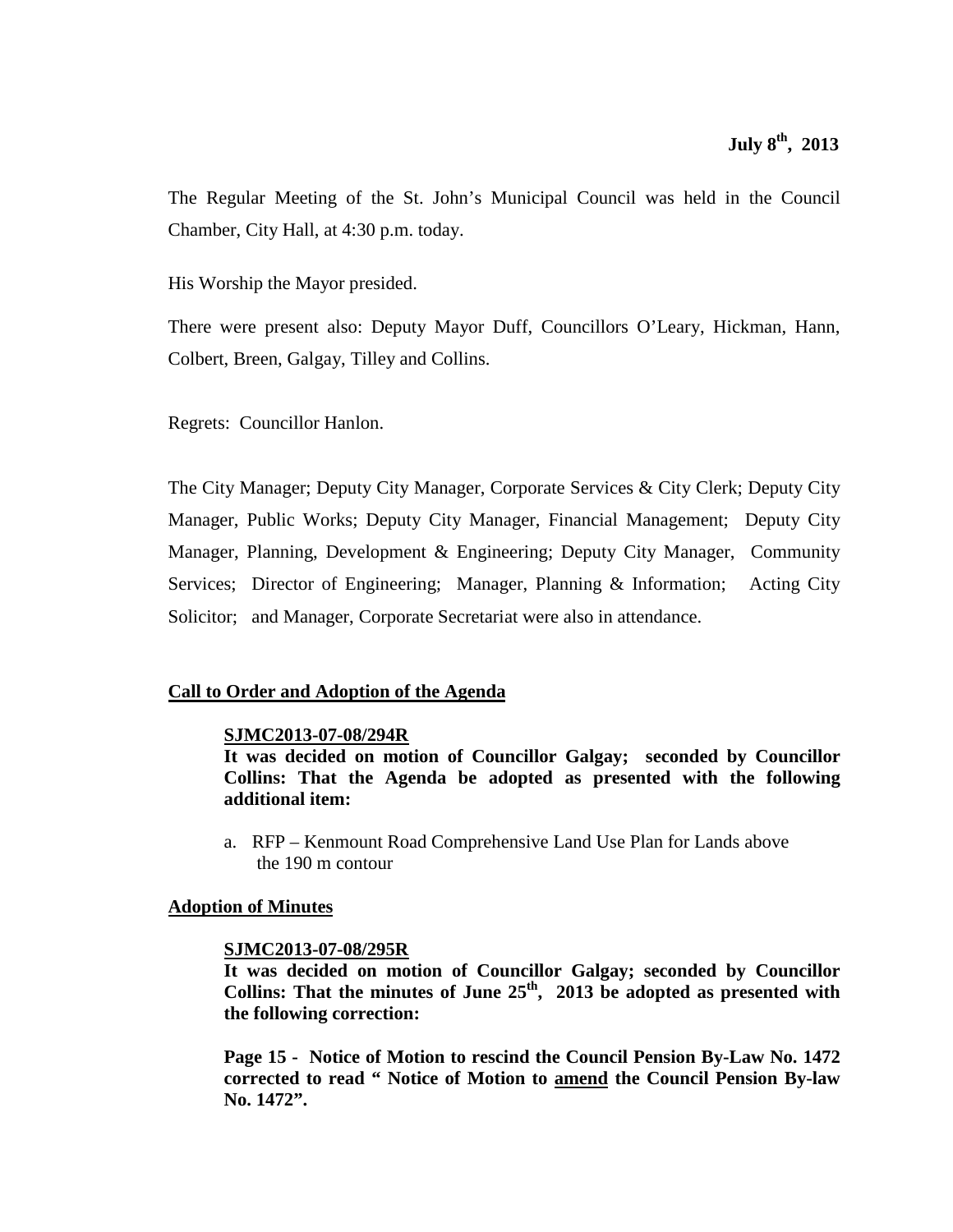## **Business Arising**

### **Notice of Motion - St. John's Mobile Vending By-Law**

# **SJMC2013-07-08/296R**

**Pursuant to Notice of Motion - It was moved by Councillor Breen; seconded by Councillor Tilley: That the following Mobile Vending (Amendment No. 1-2013) By-law be adopted:**

# **BY-LAW NO.**

# **MOBILE VENDING (AMENDMENT NO. 1 – 2013) BY-LAW**

# **PASSED BY COUNCIL ON JULY 8, 2013**

Pursuant to the powers vested in it under the City of St. John's Act, RSNL 1990 c.C-17, as amended and all other powers enabling it the City of St. John's enacts the following By-Law relating to the regulation of mobile vending.

# **BY-LAW**

- 1. This By-Law may be cited as the "St. John's Mobile Vending (Amendment No. 1  $-2013$ ) By-Law".
- 2. Section 7(2)(f) of the St. John's Mobile Vending By-Law is repealed.
- 3. Section 8(2) is amended by deleting the word "portable".

**IN WITNESS WHEREOF** the Seal of the City of St. John's has been hereunto affixed and this By-Law was signed by the Mayor and City Clerk this  $8^{th}$  day of July, 2013

# MAYOR

# CITY CLERK

**The motion being put was unanimously carried.**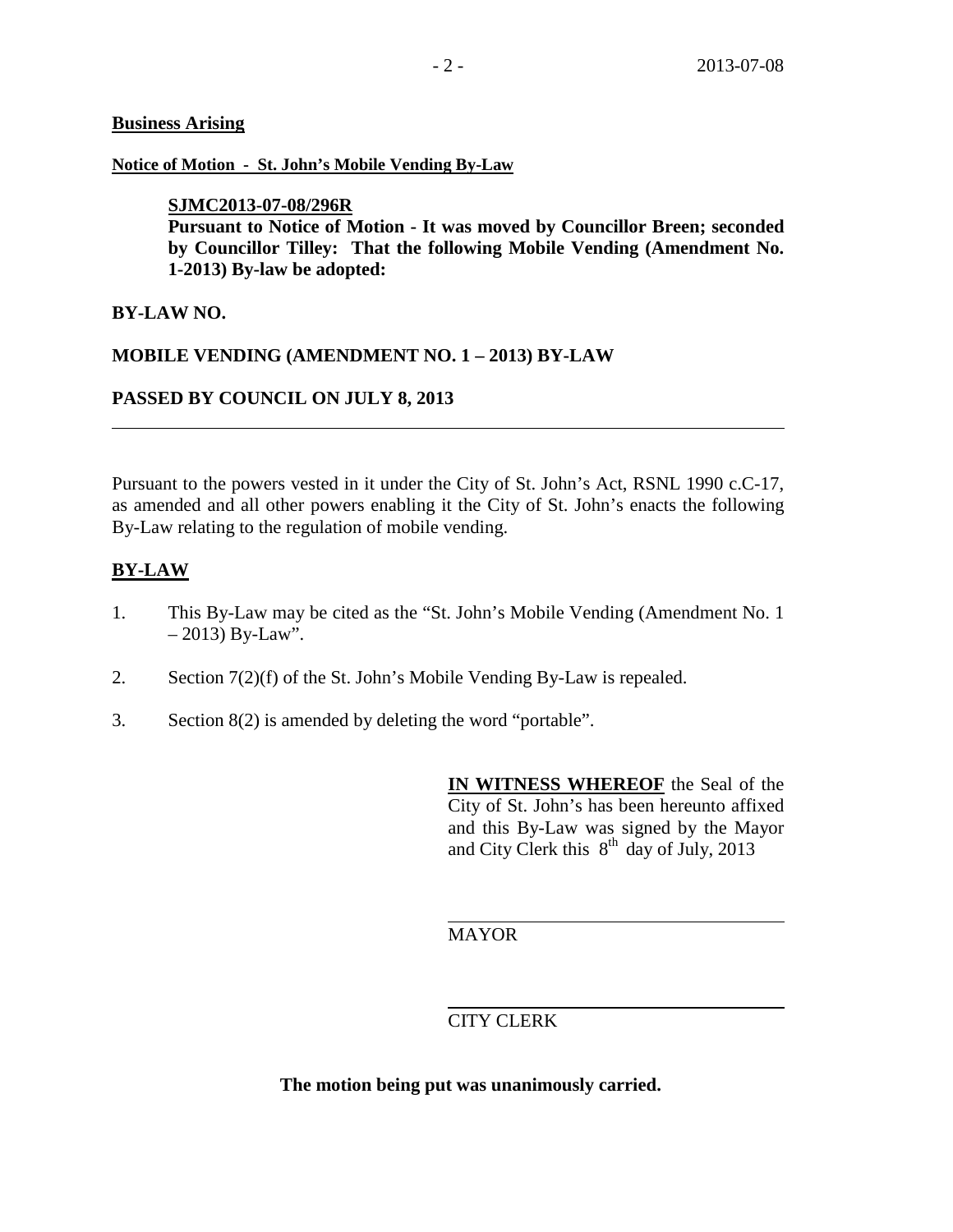#### **Notice of Motion – Council Pension By-Law No. 1472**

### **SJMC2013-07-08/297R**

**Pursuant to Notice of Motion, it was moved by Councillor Breen, seconded by Councillor Hickman: That the following Council Pension By-Law (Amendment No. 1 – 2013) be adopted:**

# **BY-LAW NO. COUNCIL PENSION BY-LAW (AMENDMENT NO. 1 – 2013) BY-LAW PASSED BY COUNCIL ON JULY 8, 2013**

Pursuant to the powers vested in it under the City of St. John's Act, RSNL 1990 c.C-17 as amended and all other powers enabling it, the City of St. John's enacts the following By-Law relating to the establishment of a pension plan for members of Council.

# **BY-LAW**

- 1. This By-Law may be cited as the "Council Pension (Amendment No. 1 2013) By-Law.
- 2. The following is added as Section 1.1:
	- " $1.1$  (1) This By-Law shall apply to only those persons who have served on Council prior to July 1, 2013;
		- (2) (i) Persons subject to this By-Law may opt out of its provisions by giving notice to the City Clerk on October 7, 2013;

(ii) Persons who choose to opt out of this By-Law on October 7, 2013, shall not be able to choose to be subject to this By-Law at a later date and shall receive no credit for service accumulated pursuant to the terms of this By-Law.

> **IN WITNESS WHEREOF** the Seal of the City of St. John's has been hereunto affixed and this By-Law has been signed by the Mayor and City Clerk on behalf of the St. John's Municipal Council this  $8<sup>th</sup>$  day of July, 2013.

### MAYOR

# CITY CLERK

**The motion being put was unanimously carried.**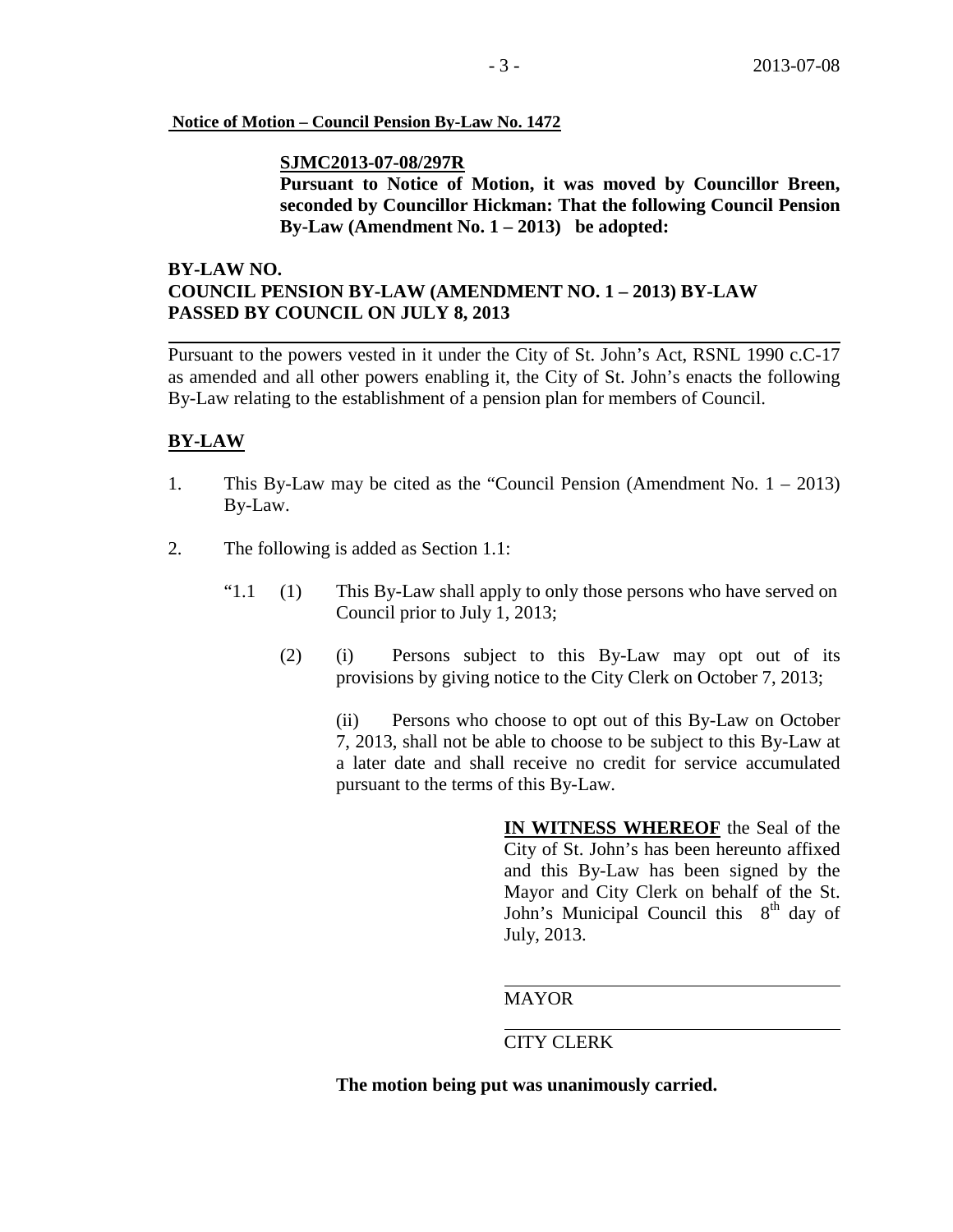#### **Notices Published**

a. **A Discretionary Use Application** has been submitted requesting permission to operate a Dance School at **Civic Number 82 O'Leary Avenue** as a commercial school. The proposed floor area of the business is  $278m<sup>2</sup>$  and will be operated Monday to Thursday, 5 to 9 p.m., Friday 4 to 6 p. m. and Saturday to Sunday 9 a.m. to 4 p.m. There will be three studios in operation, one hour per class, approximately 10 students per class, for a total of 30 students on site at any one time. Adequate on-site parking is provided. **(Ward 4)**

### **SJMC2013-07-08/298R**

**It was moved by Councillor Hann; seconded by Councillor O'Leary: That the application be approved, subject to all applicable City requirements.** 

# **The motion being put was unanimously carried.**

**b. A Discretionary Use Application** has been submitted by the St. John's Native Friendship Centre requesting permission to convert the dwelling located at **Civic Number 97 Elizabeth Avenue** into a Daycare Centre. The proposed business will consist of three classrooms, which occupy a floor area of approximately 150  $m^2$  combined. The daycare will be operated Monday to Friday, 8:30 a.m. to 5:30 p.m. The business will involve caring for 36 children. There are six on-site parking spaces proposed for the business. **(Ward 4)**

**Eight (8) Written Submissions One (1) Verbal objection**

**SJMC2013-07-08/299R It was moved by Councillor Hickman; seconded by Councillor Breen: That the application be rejected.** 

Council considered a number of submissions of objection to the proposed application including a petition. Residents feared commercialization of a residential neighbourhood. Concerns of traffic, safety and loss of quiet and peaceful enjoyment of their properties were also expressed. Councillor Hickman expressed concern about the appropriateness of a daycare at the proposed location and the potential parking and traffic issue.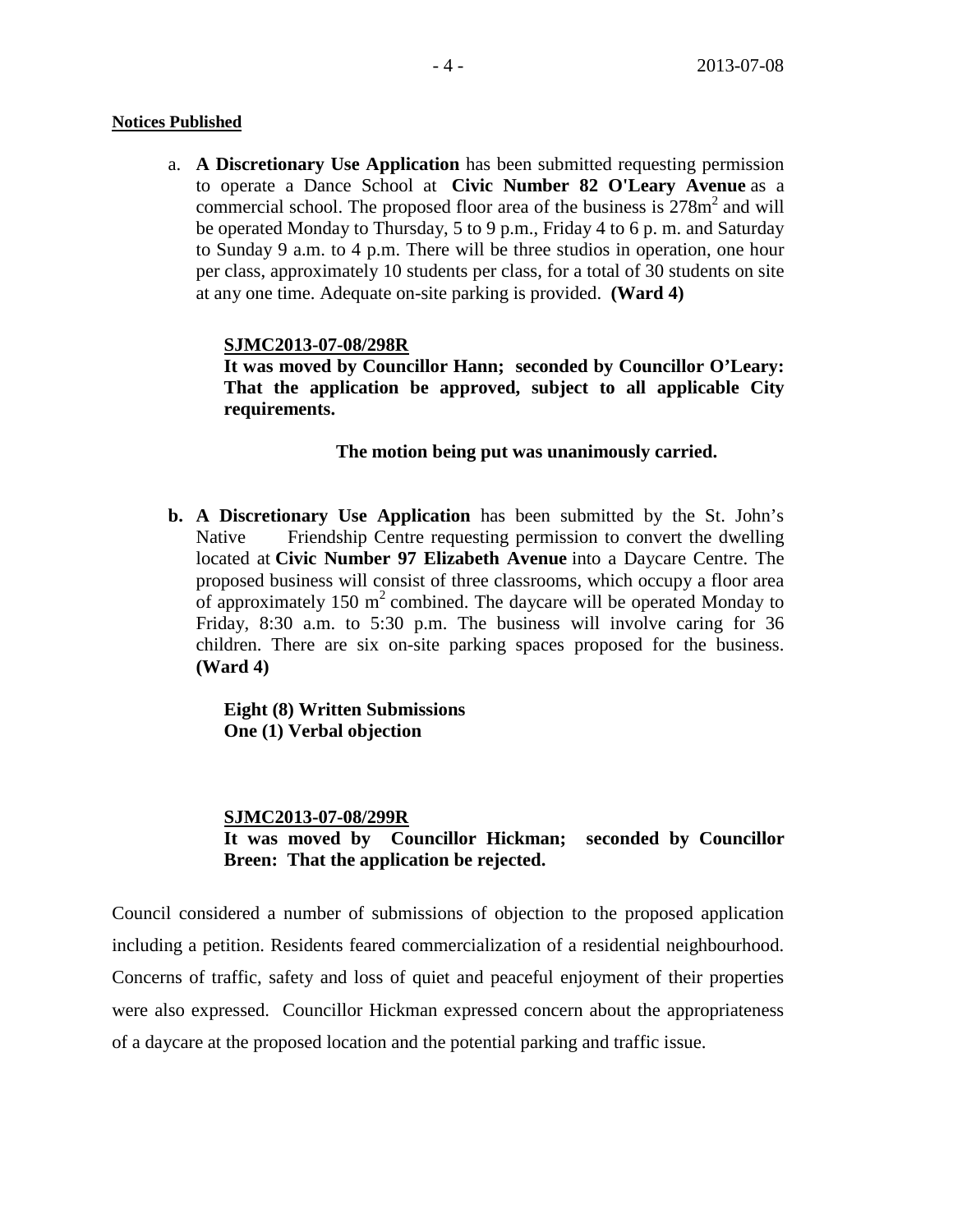During discussion, Councillors Galgay and Tilley agreed that the application should be deferred pending review by staff of the submissions received. Some members of Council pointed out during discussion that there is a huge demand for day care facilities in the City, and therefore, agreed that the application and concerns raised by the residents merit further review.

#### **SJMC2013-07-08/300R**

**It was then moved by Councillor O'Leary; seconded by Councillor Tilley: That the application be deferred pending review by staff of the submissions received.** 

**The motion to defer being put was carried with Councillor Hickman, Breen and Colbert dissenting.**

#### **Public Hearing Report**

## **Public Hearing Report dated June 18, 2013 1372 Blackhhead Road – Application to develop a Campground/Private Park and Dwelling Unit**

Council considered a memorandum dated July 4, 2013 from the Acting Director of Planning regarding an application to develop a campground/private park and dwelling unit at 1372 Blackhead Road. Councillor Hickman presented a report on the public meeting held on June 18, 2013 to discuss the application The subject property has an area of 8.6 hectares (21 acres) and street frontage of 105 metres (345 feet).

#### **SJMC2013-07-08/301R**

**It was moved by Councillor Hickman; seconded by Councillor Collins: That the application to develop vacant private property at 1372 Blackhead Road, just outside the main part of the Blackhead Village, for a family campground and private residence be rejected.**

(During discussion His Worship the Mayor left the meeting and Deputy Mayor Duff assumed the Chair).

Members of Council considered concerns raised by area residents relative to traffic, noise and safety. They commended the plan presented for the park and agreed that there is a need within the City for campground facilities. However, along with concerns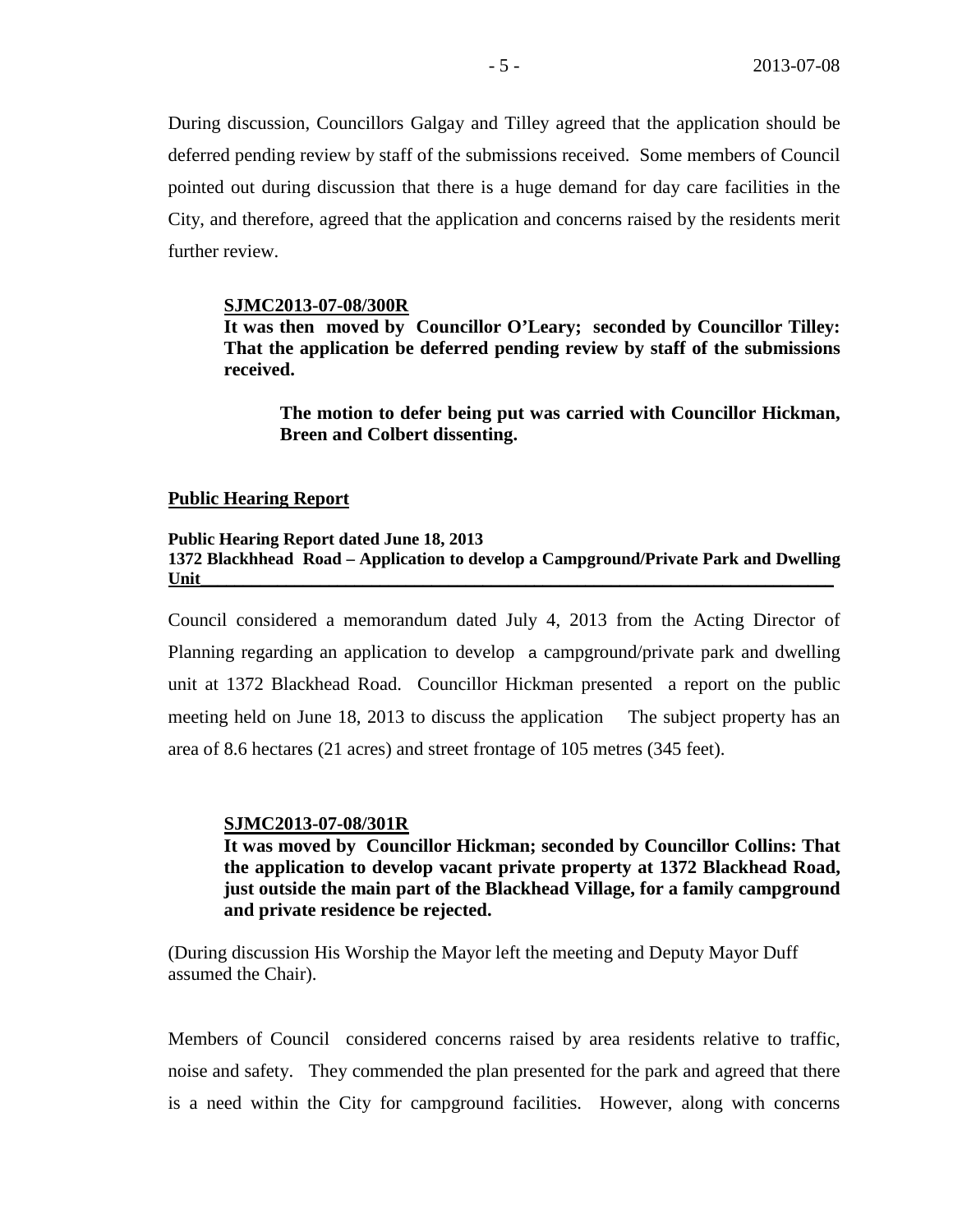relative to alcohol control, noise control, traffic and safety issues, serious concern was raised by Councillor Collins along with other members of Council that if a fire occurred there is only one road into and out of the area leading to Cape Spear.

(His Worship the Mayor returned to the meeting and assumed the Chair during discussion).

> **Following discussion, the motion to reject being put was unanimously carried.**

# **Development Committee Report dated July 2, 2013**

Council considered the following Development Committee Report of July 2, 2013:

# **1. Development of Non-Conforming Lot Proposed Construction of Single Detached Dwelling Civic No. 607 Main Road (Ward 5) Rural Residential Infill (RRI) Zone**

It is the recommendation of the Development Committee that this application be approved as a non-conforming lot in accordance with Section 7.12.1(c) of the Development Regulations, and the driveway access to the lot must be from Race Track Road. No driveway access from Main Road is allowed.

 $\overline{\phantom{a}}$   $\overline{\phantom{a}}$   $\overline{\phantom{a}}$   $\overline{\phantom{a}}$   $\overline{\phantom{a}}$   $\overline{\phantom{a}}$   $\overline{\phantom{a}}$   $\overline{\phantom{a}}$   $\overline{\phantom{a}}$   $\overline{\phantom{a}}$   $\overline{\phantom{a}}$   $\overline{\phantom{a}}$   $\overline{\phantom{a}}$   $\overline{\phantom{a}}$   $\overline{\phantom{a}}$   $\overline{\phantom{a}}$   $\overline{\phantom{a}}$   $\overline{\phantom{a}}$   $\overline{\$ 

Robert F. Smart, City Manager Chair – Development Committee

### **SJMC2013-07-08/302R**

**It was moved by Councillor Hann; seconded by Councillor Tilley: That the Committee's recommendation be approved.**

**The motion being put was unanimously carried.**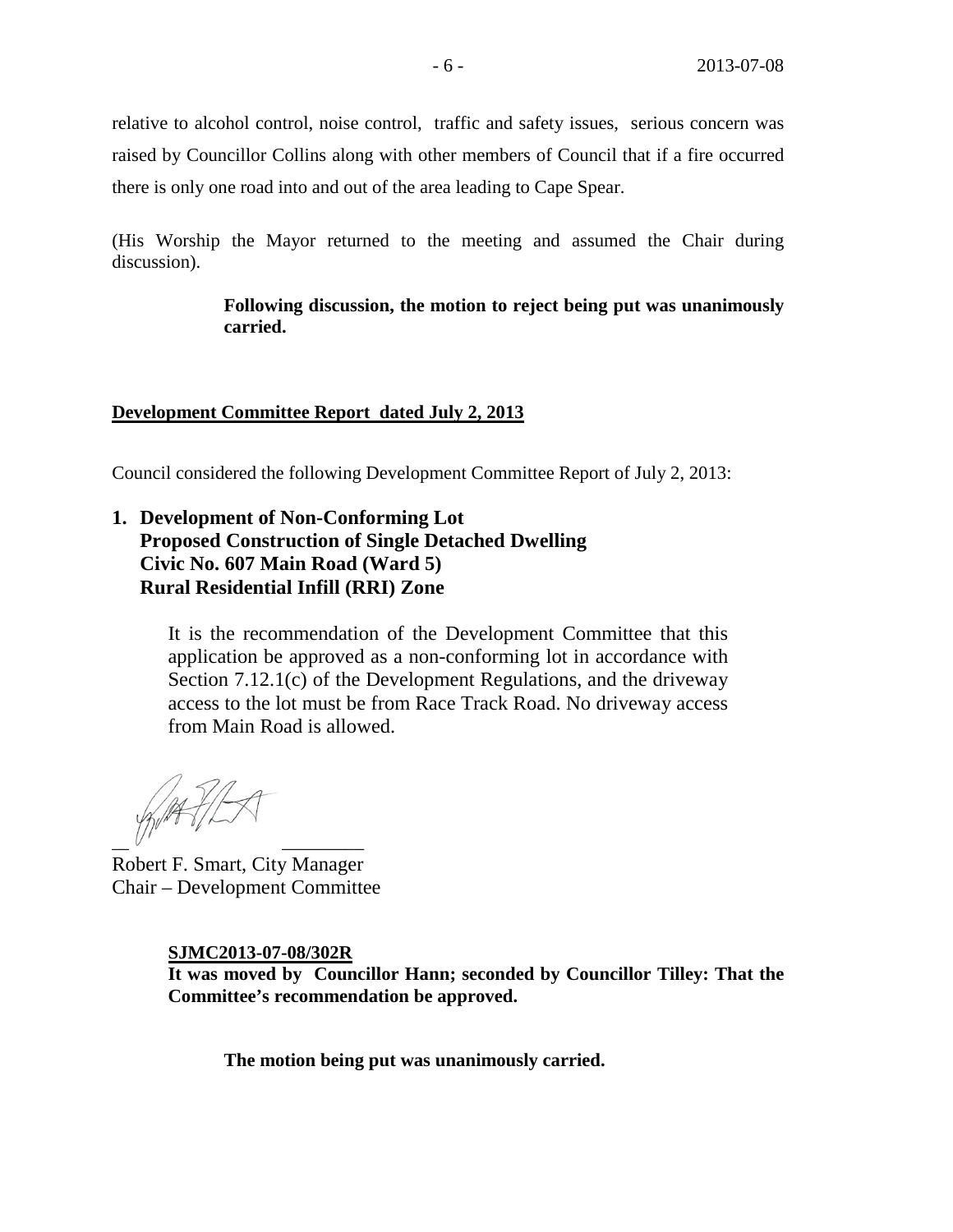# **Mayor's Advisory Committee on Seniors, June 19, 2013**

Council considered the following Mayor's Advisory committee Report on Seniors dated June 19, 2013:

**In Attendance:** Allan Miller, Chairperson Councillor Bruce Tilley Councillor Tom Hann Margaret Adey Frank Lee Nancy Knight Boyd Smith Devonne Ryan, Nexter Representative Heather Hickman, Manager of Community Development Judy Tobin, Senior Housing Officer, Urban Living Derek Duggan, Community Services Coordinator Brian Head, Manager of Parks Philip Hiscock, Manager of Streets Sandy Abbott, Recording Secretary

A special welcome was extended to Margaret Adey and Frank Lee, who are attending their final meeting of the Committee.

Dr. Catherine Donovan was introduced and welcomed as a representative of Memorial University.

Thanks were extended to special guests, Brian Head, Manager of Parks, and Philip Hiscock, Manager of Streets, for attending this meeting to address the *Age Friendly Communities Recommendations*.

**1. New Members**

An electronic vote was held among Committee members and, as a result, the Committee recommends Council approve the following three Agency appointments:

- **1) Dr. Harold Press, Anglican Homes Inc.**
- **2) Ms. Betty Lou Kennedy, Retired Teachers Association of NL**
- **3) Ms. Kim Pratt-Baker, Canadian Hard of Hearing Association**

Councillor Tom Hann Chairperson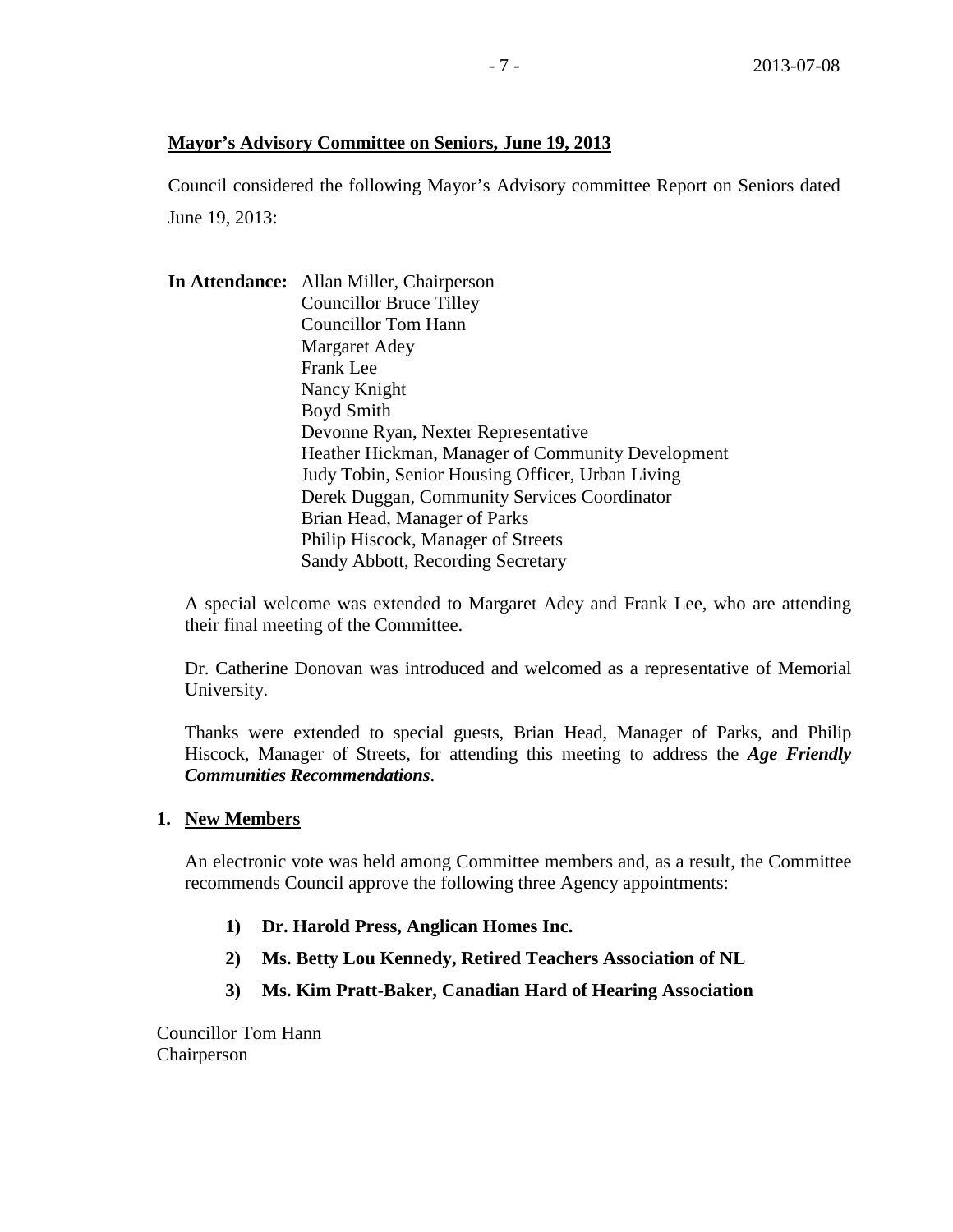# **SJMC2013-07-08/303R**

**It was moved by Councillor Hann; seconded by Councillor Tilley: That the Committee's recommendation be approved.**

## **The motion being put was unanimously carried.**

### **Development Permits**

Council considered as information the following Weekly Development Permits for the period June 21, 2013 to July 4, 2013:

#### **DEVELOPMENT PERMITS LIST DEPARTMENT OF PLANNING FOR THE PERIOD OF June 21, 2013 TO July 4, 2013**

| Code       | Applicant                                     | Application                                                 | Location                                                                                           | Ward | Development<br><b>Officer's Decision</b> | Date     |
|------------|-----------------------------------------------|-------------------------------------------------------------|----------------------------------------------------------------------------------------------------|------|------------------------------------------|----------|
| <b>RES</b> | <b>HOMEWORX</b>                               | Eight (8) Lot Mobile<br>Home Subdivision                    | <b>Hussey Drive</b>                                                                                |      | Approved                                 | 13-06-21 |
| <b>RES</b> |                                               | Demolition/<br>Rebuild of Dwelling                          | 150 Blackmarsh Rd                                                                                  | 3    | Approved                                 | 13-06-21 |
| <b>RES</b> | Fairview<br>Investments                       | (16)<br><b>Sixteen</b><br>Lot<br>Residential<br>Subdivision | Waterford<br><b>Bridge</b><br>(adjacent to<br>Road<br><b>Beaconfield</b><br>Junior<br>High School) | 3    | Approved                                 | 13-06-25 |
| <b>RES</b> |                                               | <b>Proposed Dwelling</b>                                    | 89 Cochrane<br>Pond<br>Road                                                                        | 5    | Approved                                 | 13-06-26 |
| <b>IND</b> | United<br>Sail<br><b>Works</b>                | <b>Extension to Building</b>                                | 4 East White<br><b>Hills</b><br>Road                                                               |      | Approved                                 | 13-06-27 |
| <b>COM</b> | <b>Bristol</b><br><b>Developments</b><br>Inc. | Clearing<br>and<br>Grubbing                                 | Kelsey Drive - Lot 5                                                                               | 4    | Approved                                 | 13-06-28 |
| <b>RES</b> |                                               | <b>Demolition</b><br>and<br>Rebuild of Dwelling             | 484 Empire Avenue                                                                                  | 3    | Approved                                 | 13-06-28 |
|            |                                               |                                                             |                                                                                                    |      |                                          |          |
|            |                                               |                                                             |                                                                                                    |      |                                          |          |
|            |                                               |                                                             |                                                                                                    |      |                                          |          |
|            |                                               |                                                             |                                                                                                    |      |                                          |          |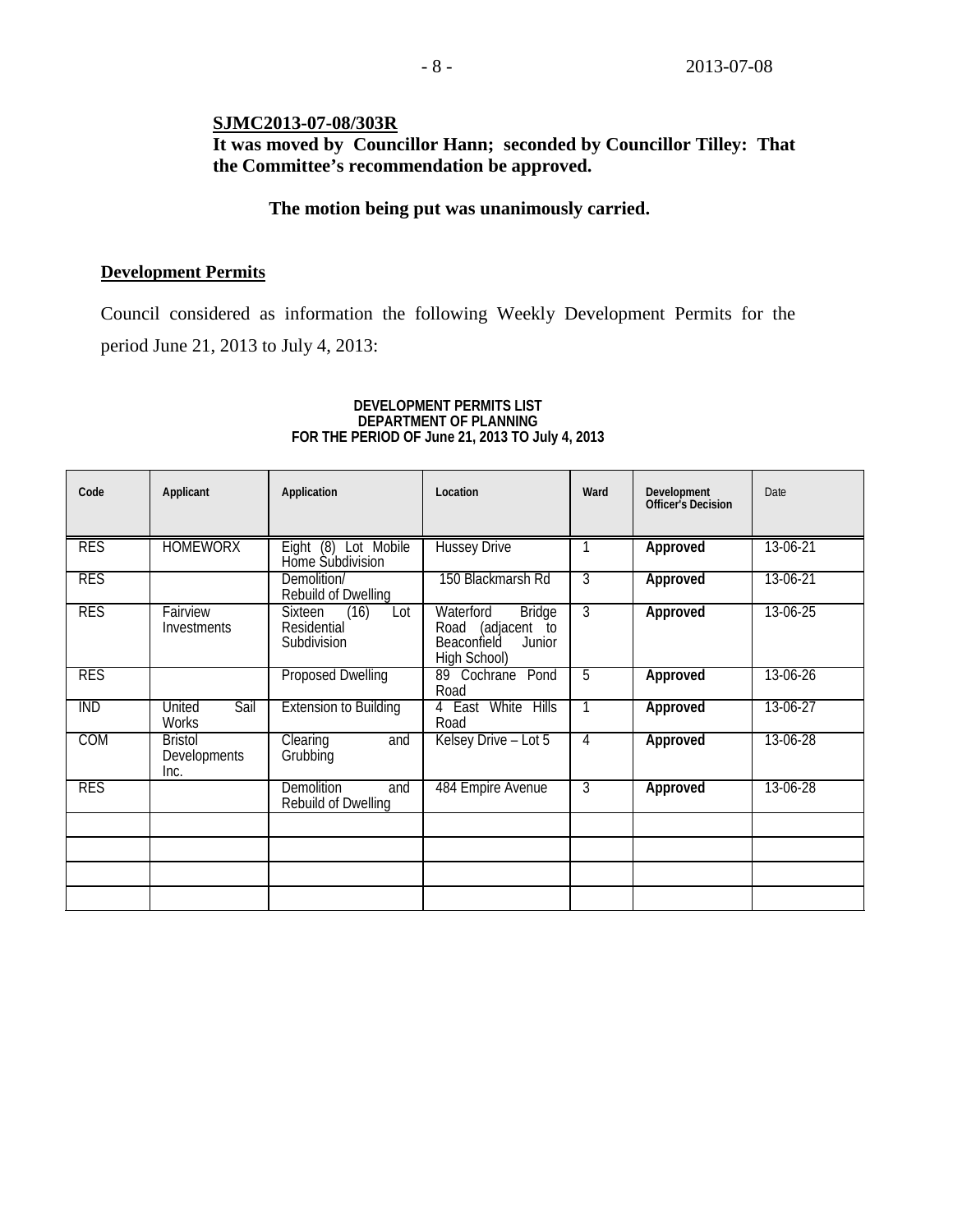| $\star$ | Code Classification:<br>RES - Residential<br>COM - Commercial<br>AG - Agriculture<br>ΩT<br>- Other                                                                                                                        | <b>INST</b><br><b>IND</b> | - Institutional<br>- Industrial |
|---------|---------------------------------------------------------------------------------------------------------------------------------------------------------------------------------------------------------------------------|---------------------------|---------------------------------|
| $***$   | This list is issued for information purposes only. Applicants have been advised in<br>writing of the Development Officer's decision and of their right to appeal any decision<br>to the St. John's Local Board of Appeal. |                           |                                 |

**Gerard Doran Development Officer Department of Planning**

#### **Building Permits List – June 21 to July 4, 2013**

#### **SJMC2013-07-08/304R**

 $\Gamma$ 

**It was decided on motion of Councillor Colbert; seconded by Councillor Hickman: That the recommendation of the Deputy City Manager, Planning, Development & Engineering with respect to the following building permits be approved:**

# **Building Permits List Council's July 8, 2013 Regular Meeting**

 Permits Issued: 2013/06/20 To 2013/07/03 **Class: Commercial** 27 Austin St<br>576 Water St Co Retail 576 Water St Co Retail Store 11 Major's Path 11 Major's Path 11 Major's Path 11 Major 2016<br>
11 Major 2016<br>
11 Major 2016<br>
2017 Ms Retail Store 40 Aberdeen Ave Ms Retail Store<br>
50 Aberdeen Ave Ms Retail Store<br>
Sn Retail Store 50 Aberdeen Ave Sn Retail Store<br>15 Aberdeen Ave Sn Car Washing 15 Aberdeen Ave Sn Car Washing Establishment<br>
92 Elizabeth Ave Service Shop Ms Service Shop 92 Elizabeth Ave Ms Office Ms Communications Use 12-20 Highland Dr Ms Clinic 189 Higgins Line<br>35 Kenmount Rd Ms Eating Establishment<br>Ms Retail Store 37 O'leary Ave Ms Retail Store<br>24 Stavanger Dr Ms Sn Retail Store 24 Stavanger Dr Sn 386 Stavanger Dr Ms Service Shop 25 Stavanger Dr Ms Retail Store 644 Topsail Rd<br>286 Torbay Rd 286 Torbay Rd<br>320 Torbay Rd<br>320 Torbay Rd Ms Tavern 320 Torbay Rd Microsoft Microsoft Microsoft Microsoft Establishment 139 Torbay Rd-Tim Hortons Sn Eating Establishment Trans Canada Highway-Glencrest Sn Vacant Land<br>576 Water St Sn Retail Store 576 Water St Sn Retail Store<br>3-7 Cashin Ave Sn Sn Retail Store Co Retail Store<br>Rn Industrial Use 14-24 Pepperrell Rd Compressor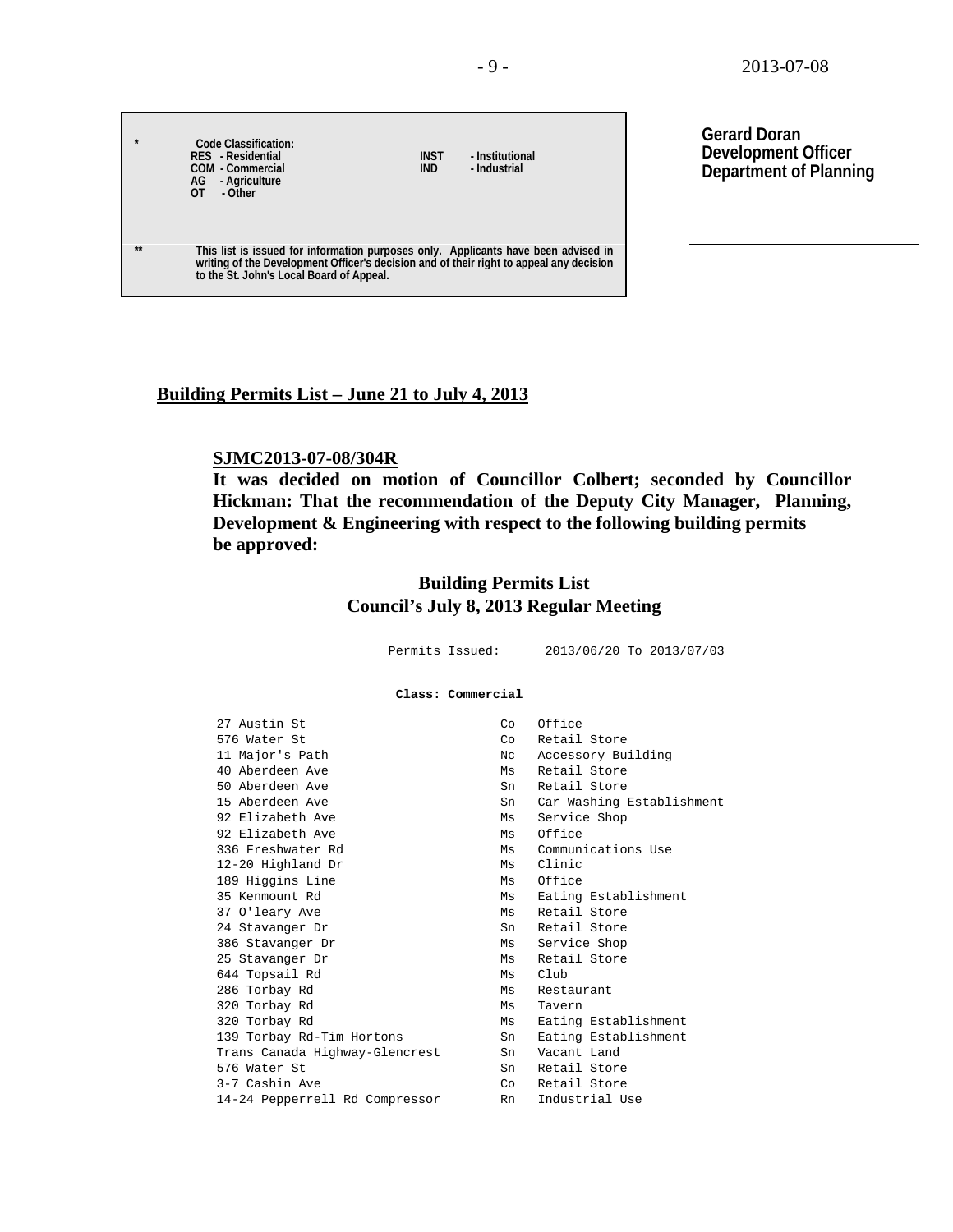| 14-24 Pepperrell Rd, Overhead | Rn  | Industrial Use     |
|-------------------------------|-----|--------------------|
| 18 Mews Pl                    | Rn  | Retail Store       |
| 141 Torbay Rd, Vale Nl & Lab. | Rn  | Office             |
| 28 Stavanger Dr               | Rn  | Service Station    |
| 2a Hussey Dr                  | Nc  | Communications Use |
| 465 East White Hills Rd       | Rn  | Warehouse          |
| 48 Kenmount Rd                | Rn  | Retail Store       |
| 30 Eastland Dr - Lot 4        | Nc  | Office             |
| 25 Hebron Way                 | Nc. | Office             |
| 370 Torbay Rd                 | Rn  | Clinic             |
| 222 Kenmount Rd               | Ex  | Retail Store       |
|                               |     |                    |

This Week \$ 4,641,200.00

#### **Class: Industrial**

| 422 Logy Bay Rd | Accessory Building<br>Nc        |        |
|-----------------|---------------------------------|--------|
|                 | This Week \$                    | 500.00 |
|                 | Class: Government/Institutional |        |
|                 |                                 |        |

| 509 Main Rd    | Admin Bldg/Gov/Non-Protit |
|----------------|---------------------------|
| 314 Topsail Rd | Church                    |
|                |                           |

This Week \$ 32,000.00

#### **Class: Residential**

| 56 Airport Rd              | Nc  | Accessory Building        |
|----------------------------|-----|---------------------------|
| 8 Ann-Jeannette Pl         | Nc. | Patio Deck                |
| 21 Anthony Ave             | NC. | Fence                     |
| 24 Balmoral Pl             | Nc. | Fence                     |
| 28 Bar Haven St            | Nc. | Fence                     |
| 104 Barnes Rd              | Nc  | Fence                     |
| 408 Blackmarsh Rd          | Nc. | Accessory Building        |
| 111 Blue Puttee Dr, Lot 89 | Nc  | Single Detached Dwelling  |
| 12 Branscombe St           | Nc  | Patio Deck                |
| 43 Brooklyn Ave            | Nc  | Accessory Building        |
| 43 Brooklyn Ave            | NC. | Fence                     |
| 59 Burry Port St           | Nc. | Accessory Building        |
| 129 Campbell Ave-Unit 1    | Nc  | Townhousing               |
| 129 Campbell Ave-Unit 2    | Nc  | Townhousing               |
| 129 Campbell Ave-Unit 3    | Nc  | Townhousing               |
| 129 Campbell Ave-Unit 4    | Nc. | Townhousing               |
| 129 Campbell Ave           | Nc  | Townhousing               |
| 24 Cappahayden St, Lot 29  | Nc  | Single Detached & Sub.Apt |
| 26 Cappahayden St, Lot 28  | Nc  | Single Detached & Sub.Apt |
| 105 Castle Bridge Dr       | Nc  | Accessory Building        |
| 13 Cedarhurst Pl           | Nc  | Accessory Building        |
| 37 Cornwall Hts            | Nc  | Fence                     |
| 13 Country Grove Pl        | Nc  | Patio Deck                |
| 18 Cowan Ave               | Nc  | Accessory Building        |
| 18 Cox's Lane              | Nc  | Patio Deck                |
| 16 Douglas St              | NC. | Fence                     |
| 16 Douglas St              | Nc  | Accessory Building        |
| 20 Douglas St, Lot 256     | Nc  | Single Detached & Sub.Apt |
| 11 Douglas St, Lot 261     | Nc. | Single Detached Dwelling  |
| 78 Eastbourne Cres         | Nc  | Fence                     |
|                            |     |                           |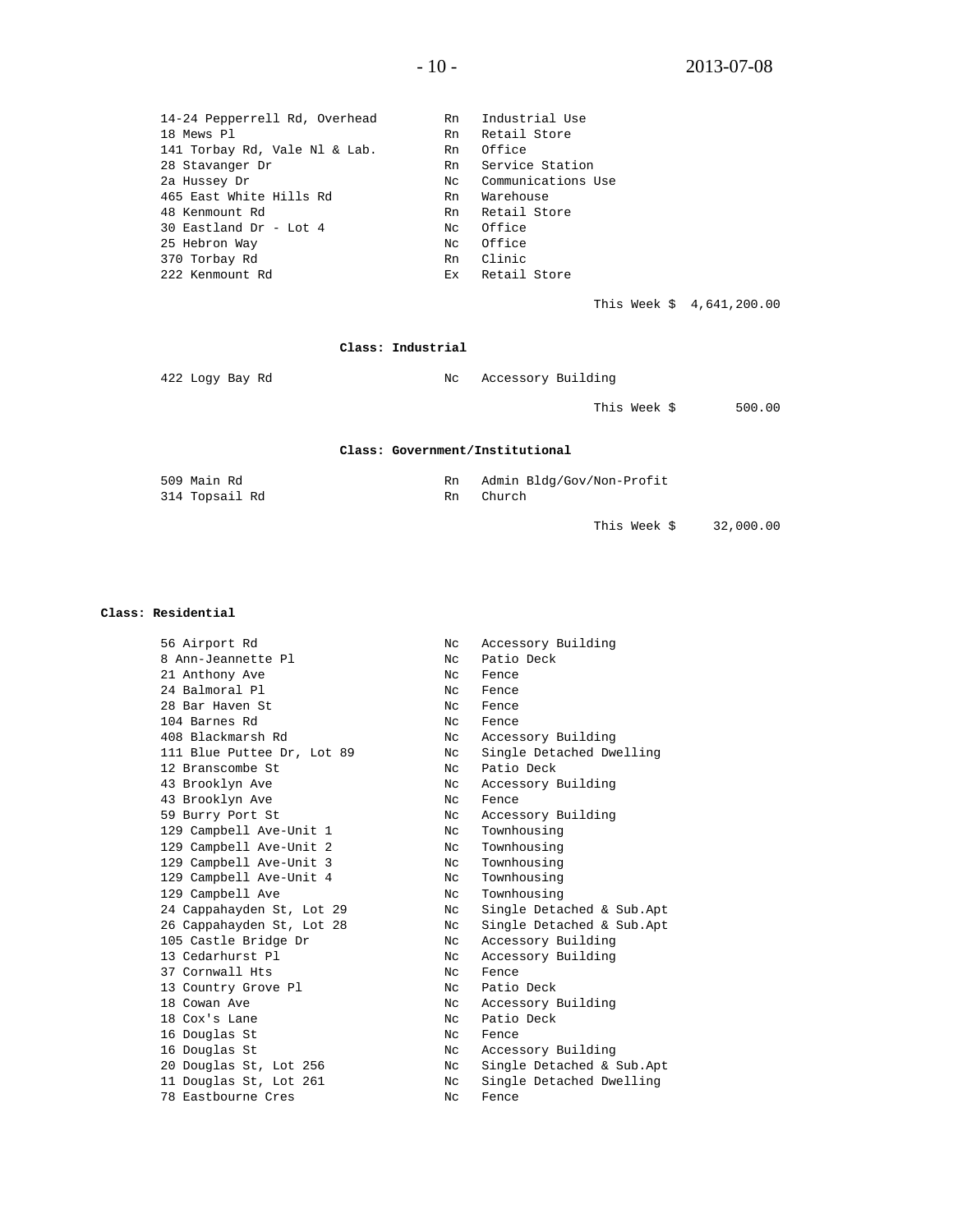2 Escasoni Pl 2 Falkland St Nc Fence<br>16 Falkland St Nc Patio 48 Forest Rd Nc Fence 59 Franklyn Ave 1999 Mc Patio 1999 Mc Patio 1999 Mc Patio 1999 Mc Pence 61 Franklyn Ave<br>161 Freshwater Rd 01 Fransiya ave<br>161 Freshwater Rd Mc Nc Accessory Building<br>11 Gairlock St Nc Patio Deck 11 Gairlock St Nc Patio Deck 90 Glenlonan St Nc Accessory Building 33 Great Eastern Ave Nc Accessory Building 1 Hamlet St Nc Fence<br>35 Hamlet St Nc Access 219 Hamilton Ave<br>13 Harrington Dr 13 Harrington Dr Nc Accessory Building<br>
19 Hillview Dr E<br>
Nc Patio Deck 54 Huntingdale Dr<br>
67 Huntingdale Dr<br>
57 Julieann Pl<br>
77 Julieann Pl<br>
No Patio Deck<br>
No Patio Deck 67 Huntingdale Dr Nc Accessory Building 77 Julieann Pl Nc Patio Deck 2 Ledum Pl Nc Fence 44 Meadowbrook Dr Nc Fence 18 Margaret's Pl 27 Maxwell Pl 12 Maxwell Pl 12 Mc Accessory Building<br>26 Miranda St 12 Mc Patio Deck 26 Miranda St Nc Patio Deck<br>181 Mundy Pond Rd Nc Rence 181 Mundy Pond Rd North Control Nc Rence 359 Newfoundland Dr Nc Fence 9 Organ Pl<br>33 Park Lane 1986 1997 1998 No Patio Deck -----<br>52 Parkhill St<br>--52 Parkhill St Nc Fence 72 Airport Heights Dr Nc Fence 15 Power St No Rence 59 Quidi Vidi Village Rd Nc Fence 45 Rose Abbey St Nc Patio Deck 45 Rose Abbey St Nc Fence 18 Seaborn St Nc Accessory Building 45 Smithville Cres No. 2016 Nc Accessory Building 307 Stavanger Dr Nc Fence 25 Sudbury St Nc Accessory Building 56 Teakwood Dr Nc Patio Deck 94 Teakwood Dr Nc Fence 19 Tunis Crt Nc Patio Deck 118 University Ave No Rence<br>17 Viscount St No Rence 17 Viscount St<br>17 Waterford Bridge Rd<br>17 Waterford Bridge Rd<br>18 Nc Patio Deck 17 Waterford Bridge Rd<br>35 Nautilus St 35 Nautilus St Cr Subsidiary Apartment 59 Reid St<br>11 Wexford St Cr Subsidiary Apartment<br>20 Cr Subsidiary Apartment

11 Elm Pl Nc Accessory Building Nc Patio Deck<br>Nc Fence 18 Gibbons Pl, Lot 14  $\hbox{NC}$  Single Detached Dwelling<br>
90 Glenlonan St  $\hbox{NC}$  Accessory Building Nc Accessory Building<br>Nc Fence Nc Patio Deck<br>Nc Patio Deck 48 Kenai Cres, Lot 199 Nc Single Detached Dwelling 1 Kenai Cres, Lot 246 Nc Single Detached & Sub.Apt 61 Kenai Cres, Lot 221 Nc Single Detached Dwelling 200 Ladysmith Dr, Lot 497 Nc Single Detached & Sub.Apt 214 Ladysmith Dr, Lot 504 Nc Single Detached & Sub.Apt 230 Ladysmith Dr, Lot 512 Nc Single Detached & Sub.Apt 237 Ladysmith Dr, Lot 588 Nc Single Detached Dwelling 769-771 Main Rd<br>18 Margaret's Pl<br>Nc Fence 31 Rotary Dr , Lot 126 Nc Single Detached & Sub.Apt 33 Rotary Dr, Lot 127 Nc Single Detached & Sub.Apt 331 Thorburn Rd Nc Single Detached Dwelling 20 Tigress St - Lot 618 Nc Single Detached & Sub.Apt 26 Tigress St, Lot 621 Nc Single Detached Dwelling 9 Titania Pl, Lot 169  $\leq$  Nc Single Detached Dwelling<br>19 Tunis Crt  $\leq$  Nc Patio Deck Nc Single Detached Dwelling<br>Nc Fence 11 Wexford St Cr Subsidiary Apartment Ex Patio Deck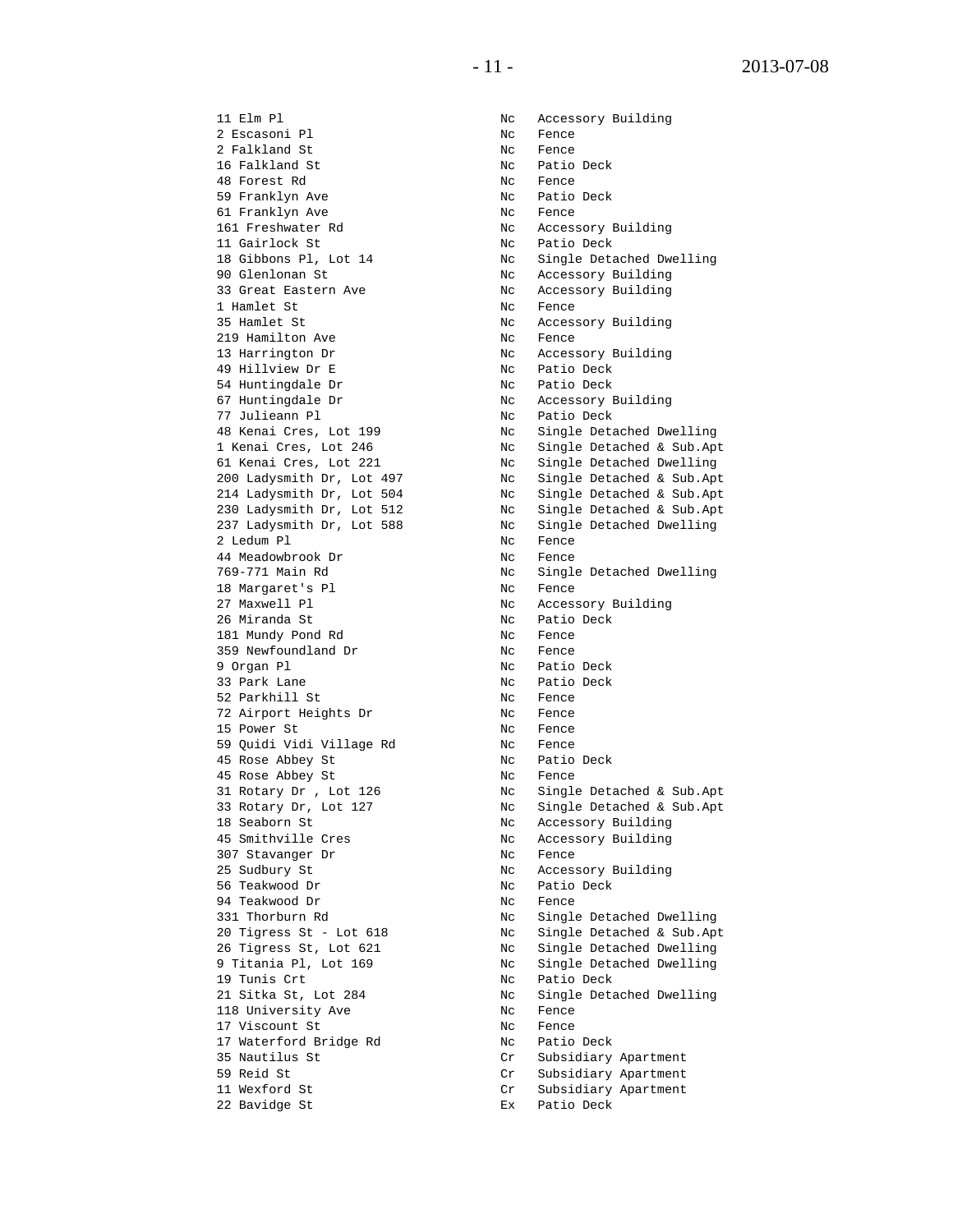35 Green Acre Dr<br>
147 Old Petty Harbour Rd<br>
25 Ex Accessory Building 147 Old Petty Harbour Rd<br>
23 Pine Bud Pl<br>
Ex Single Detached Dw 23 Pine Bud Pl Ex Single Detached Dwelling 59 Wishingwell Rd Ex Single Detached & Sub.Apt 20 Albany Pl Rn Single Detached & Sub.Apt Rn Single Detached & Sub.Apt 14 Allan Sq 14 Allan Sq Rn Single Detached Dwelling 14 Amherst Hts Rn Single Detached Dwelling 13 Baltimore St 13 Baltimore St 13 Beaumont St 13 Beaumont St 13 Beaumont St 13 Beaumont St 13 Beaumont St 13 B 32 Beaumont St<br>
2 British Sq<br>
2 British Sq<br>
2 Rn Single Detached Dwelling 2 British Sq Rn Single Detached Dwelling<br>21 Brophy Pl Rn Public Housing 21 Brophy Pl Rn Public Housing<br>23 Brophy Pl Rn Public Housing 23 Brophy Pl Rn Public Housing<br>25 Brophy Pl Rn Public Housing 25 Brophy Pl Rn Public Housing<br>27 Brophy Pl Rn Public Housing 27 Brophy Pl Rn Public Housing<br>29 Brophy Pl Rn Single Detache 29 Brophy Pl Rn Single Detached Dwelling<br>31 Brophy Pl Rn Public Housing 31 Brophy Pl Rn Public Housing<br>80 Calver Ave Rn Single Detache 80 Calver Ave Rn Single Detached Dwelling<br>154 Castle Bridge Dr Rn Subsidiary Apartment 154 Castle Bridge Dr Rn Subsidiary Apartment 22 Cook St<br>
45 Country Grove Pl<br>
22 Cook St Rn Single Detached Dwelling 45 Country Grove Pl **Rn** Single Detached Dwelling<br>
28 Flavin St. **Rn** Townhousing 28 Flavin St Rn Townhousing 5 Forest Ave Rn Single Detached Dwelling 69 Freshwater Rd<br>103 Great Eastern Ave, Lot 86 Rn Single Detached & Sub.Ap 103 Great Eastern Ave, Lot 86 Rn Single Detached & Sub.Apt 219 Hamilton Ave Rn Single Detached Dwelling 219 Hamilton Ave and Rn Single Detached Dwelling<br>219 Hamilton Ave Rn Single Detached Dwelling 4 Inverness Pl Rn Single Detached Dwelling 19 Johnson Cres Rn Single Detached Dwelling 20 Kenai Cres Rn Single Detached Dwelling 57 Leslie St and Single Detached Dwelling<br>13 London Rd and Roman Ru Ru Single Detached Dwelling Rn Single Detached Dwelling<br>Rn Mobile Home 4 Meadowbrook Park Pl 28 Miranda St<br>
28 Mewfoundland Dr<br>
254 Newfoundland Dr<br>
254 Newfoundland Dr<br>
28 Newfoundland Dr 354 Newfoundland Dr Rn Single Detached Dwelling<br>39 Patrick St Rn Semi-Detached Dwelling 39 Patrick St Rn Semi-Detached Dwelling<br>13 Pluto St Rn Single Detached Dwelling 13 Pluto St<br>
13 Pluto St<br>
13 Quidi Vidi Rd<br>
13 Quidi Rd<br>
13 Rn Single Detached Dwelling 39 Quidi Vidi Rd Rn Single Detached Dwelling 97 Quidi Vidi Rd Rn Single Detached Dwelling Rn Single Detached Dwelling<br>Rn Single Detached Dwelling 126 Waterford Bridge Rd<br>67 Campbell Ave 67 Campbell Ave Sw Single Detached Dwelling<br>
72 Edison Pl<br>
Sw Single Detached Dwelling 72 Edison Pl Sw Single Detached Dwelling 67 Ennis Ave Sw Single Detached Dwelling<br>49 Hillview Dr E Sw Single Detached Dwelling 49 Hillview Dr E Sw Single Detached Dwelling<br>6 Teakwood Dr Sw Single Detached Dwelling Sw Single Detached Dwelling

This Week \$ 6,245,984.00

#### **Class: Demolition**

| Dm | Single Detached Dwelling |
|----|--------------------------|
| Dm | Semi-Detached Dwelling   |
|    | Semi-Detached Dwelling   |
| Dm | Single Detached Dwelling |
| Dm | Parish Hall              |
| Dm | Retail Store             |
|    | Dm                       |

This Week \$ 149,500.00

This Week's Total: \$ 11,069,184.00

Repair Permits Issued: 2013/06/20 To 2013/07/03 \$ 270,152.00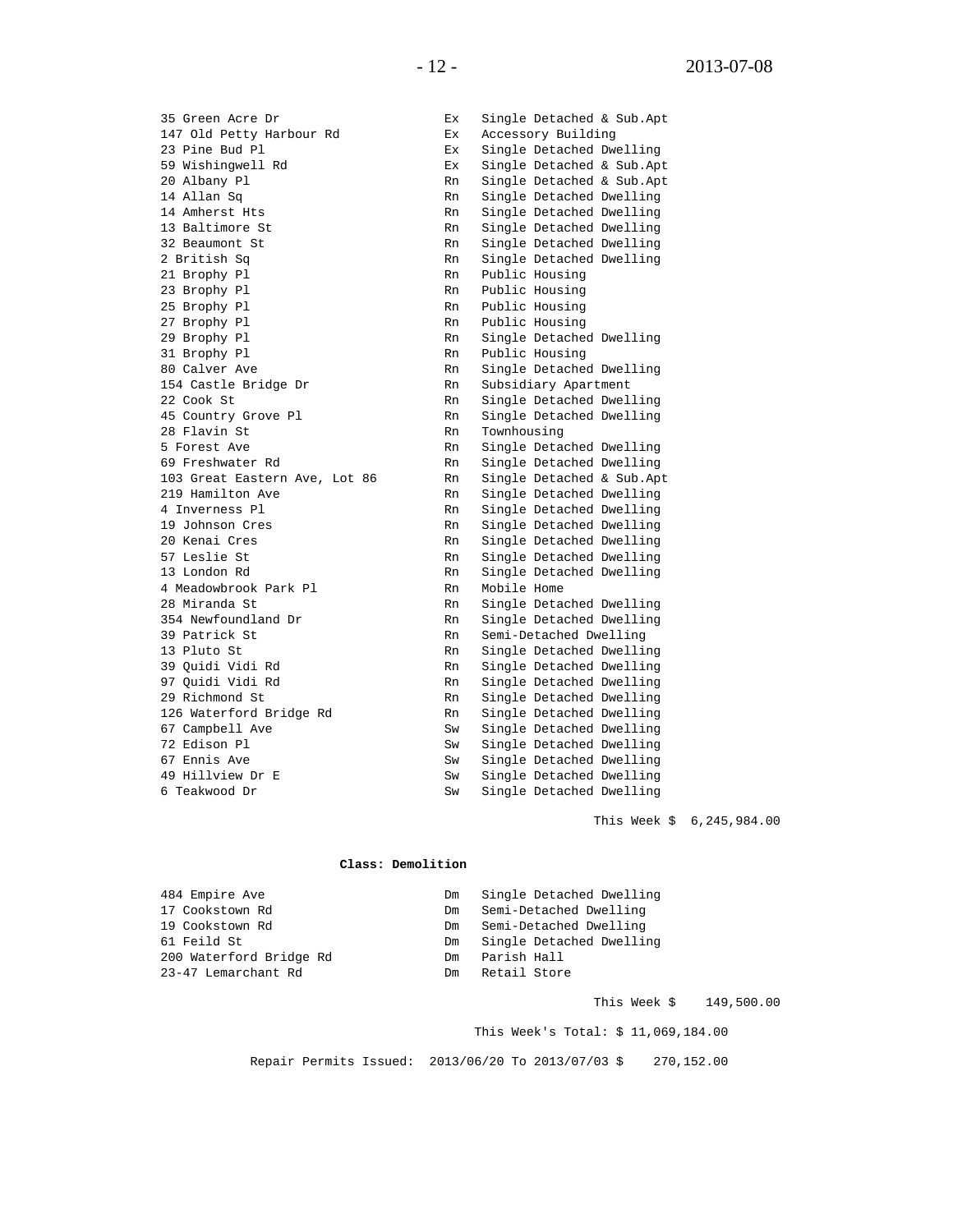#### Legend

|  |                        | Sn Sign |
|--|------------------------|---------|
|  |                        |         |
|  | Co Change Of Occupancy |         |

- Cr Chng Of Occ/Renovtns Ms Mobile Sign
- Ex Extension Cc Chimney Construction
- Nc New Construction Cd Chimney Demolition
- Oc Occupant Change Dv Development File
- Rn Renovations Ws Woodstove e companions<br>
Sw Site Work Dm Demolition<br>
Sw Site Work Dm Demolition
- 
- TI TENANT IMPROVEMENTS
- 
- 
- 
- 
- 

| YEAR TO DATE COMPARISONS                                         |                  |                  |                    |  |  |  |
|------------------------------------------------------------------|------------------|------------------|--------------------|--|--|--|
| July 8, 2013                                                     |                  |                  |                    |  |  |  |
|                                                                  |                  |                  |                    |  |  |  |
| TYPE                                                             | 2012             | 2013             | % VARIANCE $(+/-)$ |  |  |  |
| Commercial                                                       | \$132,600,600.00 | \$48,600,500.00  | $-63$              |  |  |  |
| Industrial                                                       | \$3,600,100.00   | \$130,500.00     | $-96$              |  |  |  |
| Government/Institutional                                         | \$12,700,700.00  | \$71,300,200.00  | 461                |  |  |  |
| Residential                                                      | \$87,700,700.00  | \$70,900,000.00  | $-19$              |  |  |  |
| Repairs                                                          | \$2,300,500.00   | \$1,800,200.00   | $-22$              |  |  |  |
| 2<br>Units<br>(1)<br>Family<br>$\delta$<br>Housing<br>Dwellings) | 310              | 235              |                    |  |  |  |
| TOTAL                                                            | \$238,902,600.00 | \$192,731,400.00 | $-19$              |  |  |  |

Respectfully Submitted,

David Blackmore, R.P.A. Deputy City Manager – Planning, Development & Engineering

#### **Payrolls and Accounts**

#### **SJMC2013-07-08/305R**

**It was decided on motion Councillor Colbert; seconded by Councillor Hickman: That the following Payrolls and Accounts for the week ending June 27th, and July 4th, 2013 be approved:**

## **Weekly Payment Vouchers For The Week Ending June 27, 2013**

| <b>Payroll</b>          |                 |
|-------------------------|-----------------|
| <b>Public Works</b>     | \$411,970.41    |
| <b>Bi-Weekly Casual</b> | 60,665.78<br>\$ |
| <b>Accounts Payable</b> | \$3,695,906.43  |
| <b>Total:</b>           | \$4,168,542.62  |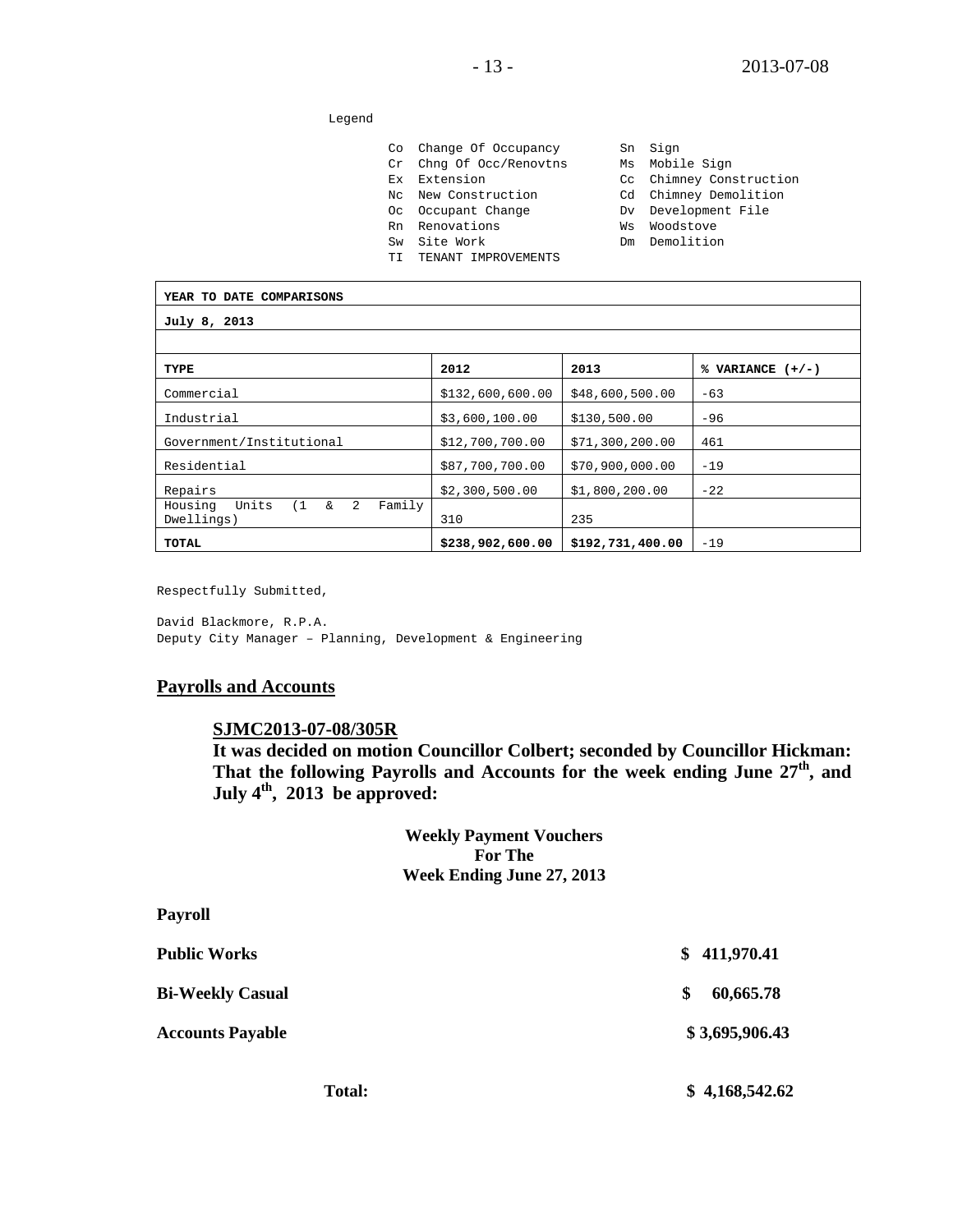**Weekly Payment Vouchers For The Week Ending July 4, 2013**

#### **Payroll**

| <b>Public Works</b>              | 479,393.29<br>\$ |
|----------------------------------|------------------|
| <b>Bi-Weekly Administration</b>  | 775,138.77<br>\$ |
| <b>Bi-Weekly Management</b>      | 752,463.66<br>\$ |
| <b>Bi-Weekly Fire Department</b> | 588,060.99<br>\$ |
| <b>Accounts Payable</b>          | \$2,794,681.83   |
| <b>Total:</b>                    | \$5,389,738.54   |

# **Tenders**

- a. Tender Supply of Road Gravel
- b. Tender Supply of Crushed Washed Stone

### **SJMC2013-07-08/306R**

**It was decided on Councillor Colbert; seconded by Councillor Hickman: That the recommendations of the Deputy City Manager, Corporate Services be approved and the tenders awarded as follows:**

**a. Weir's Construction @ \$ 100,500.00, taxes extra**

**b. Clarke's Trucking 20 mm per ton - \$9.50 40 mm per ton - \$9.00 Delivery per ton - \$4.00 (taxes extra to prices quoted)**

#### **Other Business**

**Ratification of E Polls**

**1. SJMC2013-07-08/307R**

**It was decided on motion Councillor O'Leary; seconded by Deputy Mayor Duff: That the following e-poll be ratified:**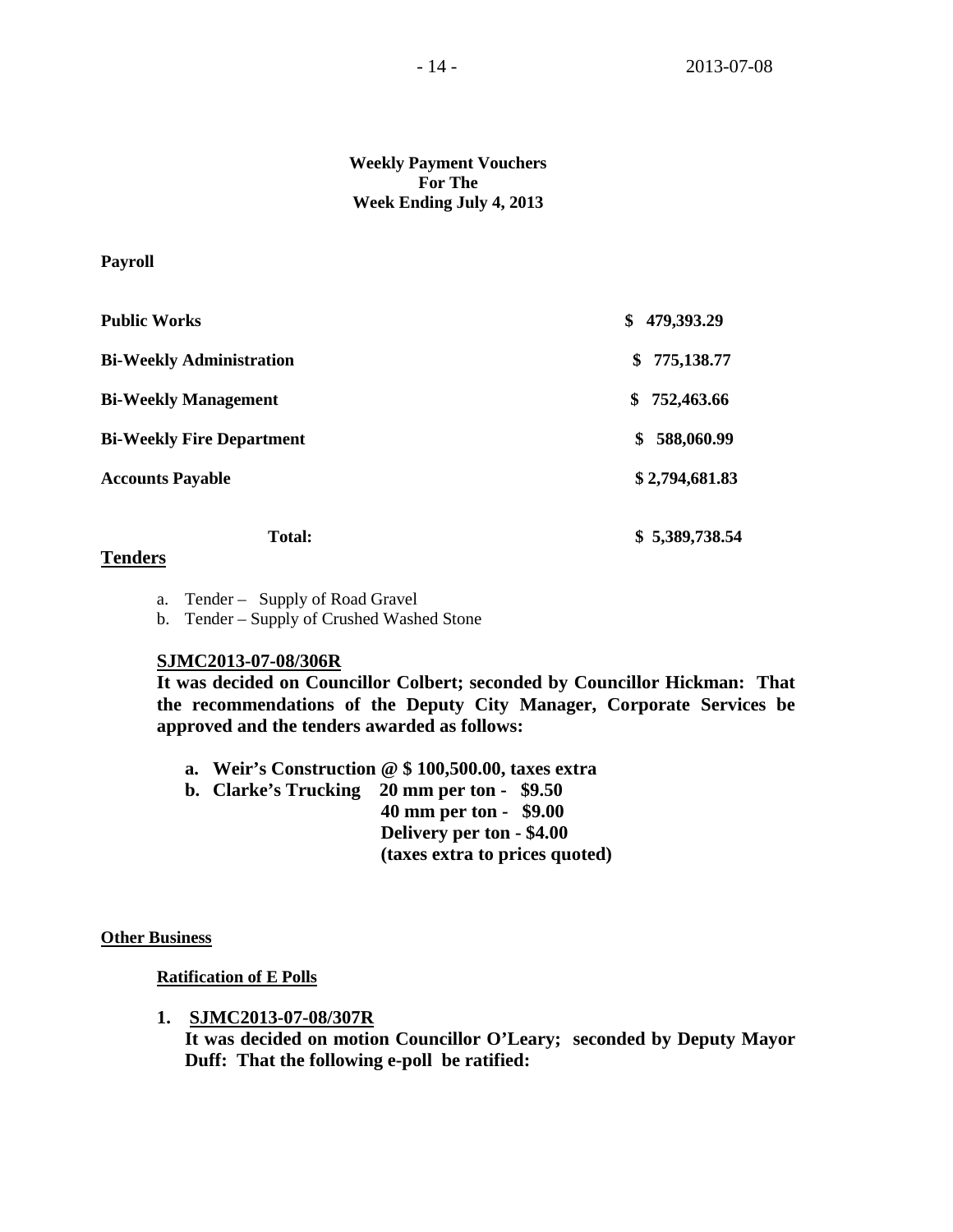**Council Approval of an extension to the existing contract with professional Grading & Contracting for the production of Landfill Cover Material at the tender price of \$7.69 per tonne (July 2, 2013)**

#### **2. SJMC2013-07-08/308R**

**It was decided on motion Councillor Hann; seconded by Deputy Mayor Duff: That the following e-poll be ratified:**

**Council approval granted to implement a parking fee exemption program for veterans who are eligible under the Nationally established criteria to receive a veterans license plate, with certain stipulations to be established by our Parking Services Division. (June 27, 2013)**

#### **3. SJMC2013-07-08/309R**

**It was decided on motion Councillor Hickman; seconded by Councillor Breen: That the following e-poll be ratified:**

**Council Approval of Tender – 2013 Sewer Improvements (June 27, 2013)**

**Request for Proposals, Kenmount Road Comprehensive Land Use Plan for Lands above the 190 m contour\_\_\_\_\_\_\_\_\_\_\_\_\_\_\_\_\_\_\_\_\_\_\_\_\_\_\_\_\_\_\_\_\_\_\_\_\_\_\_\_\_**

#### **SJMC2013-07-08/310R**

**It was decided on motion Councillor Hickman; seconded by Councillor Breen: That the contract for the Kenmount Road Comprehensive Land Use Plan for Lands above the 190 m contour be awarded to Hatch Mott MacDonald.**

**The motion being put was unanimously carried.**

#### **His Worship the Mayor**

His Worship advised that he has been approached by the Principle of St. Peter's Elementary School in Mount Pearl concerning overcrowding in the school which is creating a questionable educational environment. The Mayor pointed out that a significant percentage of the students are residents of St. John's and joint effort between the City of St. John's and the City of Mount Pearl is needed to address the problem. It was suggested that His Worship the Mayor write the Provincial Government concerning capacity issues at Peter's Elementary School in Mount Pearl.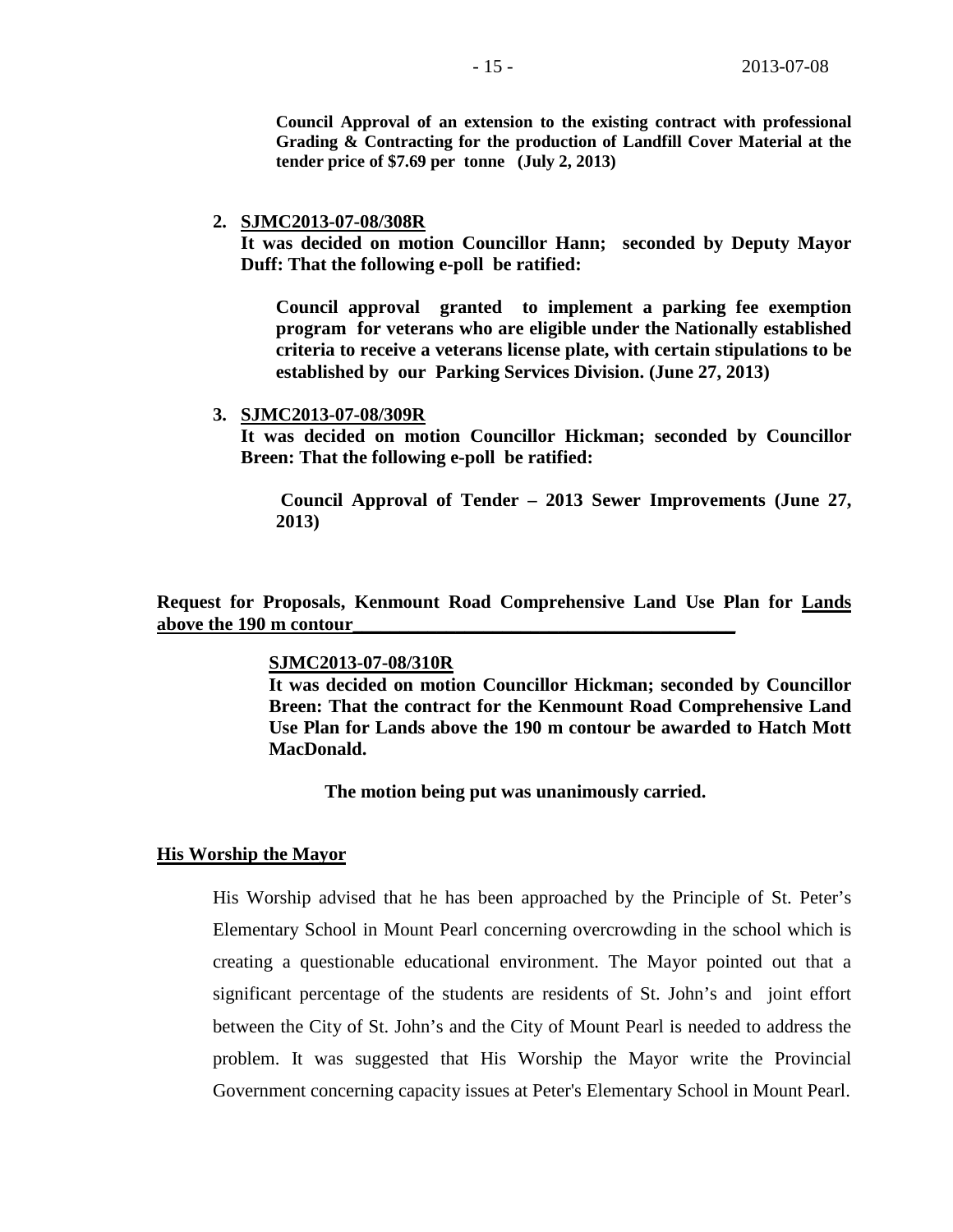### **Councillor Tilley**

Councillor Tilley advised that he will be holding information sessions on July 11, 2014 in the Foran/Green Room to update the area residents on the Mary Brown's Restaurant and Drive-Thru at Civic No. 632 Topsail Road, as well as the Proposed (120) Unit Apartment Building - Six (6) Storeys in Height, 485 Topsail Road.

#### **Councillor Galgay**

Councillor Galgay congratulated Mr. Tom Jackman who was recently presented the Queen's Diamond Jubilee Medal for his significant contribution to the Autism Society of Newfoundland and Labrador. Mr. Jackman is also a member of the National Advisory Committee for Adults on the Spectrum at Autism Society Canada. Councillor Galgay asked that His Worship the Mayor on behalf of Council forward a letter of congratulations to Mr. Jackman.

#### **Councillor Breen**

Councillor Breen advised that Calgary Street has a history of being used as a short cut from Portugal Cove Road up to Newfoundland Drive, which is causing some concerns for the area residents. He asked that the matter be referred to the Police and Traffic Committee and arrange to have staff meet with the area residents to discuss some potential solutions to the problem.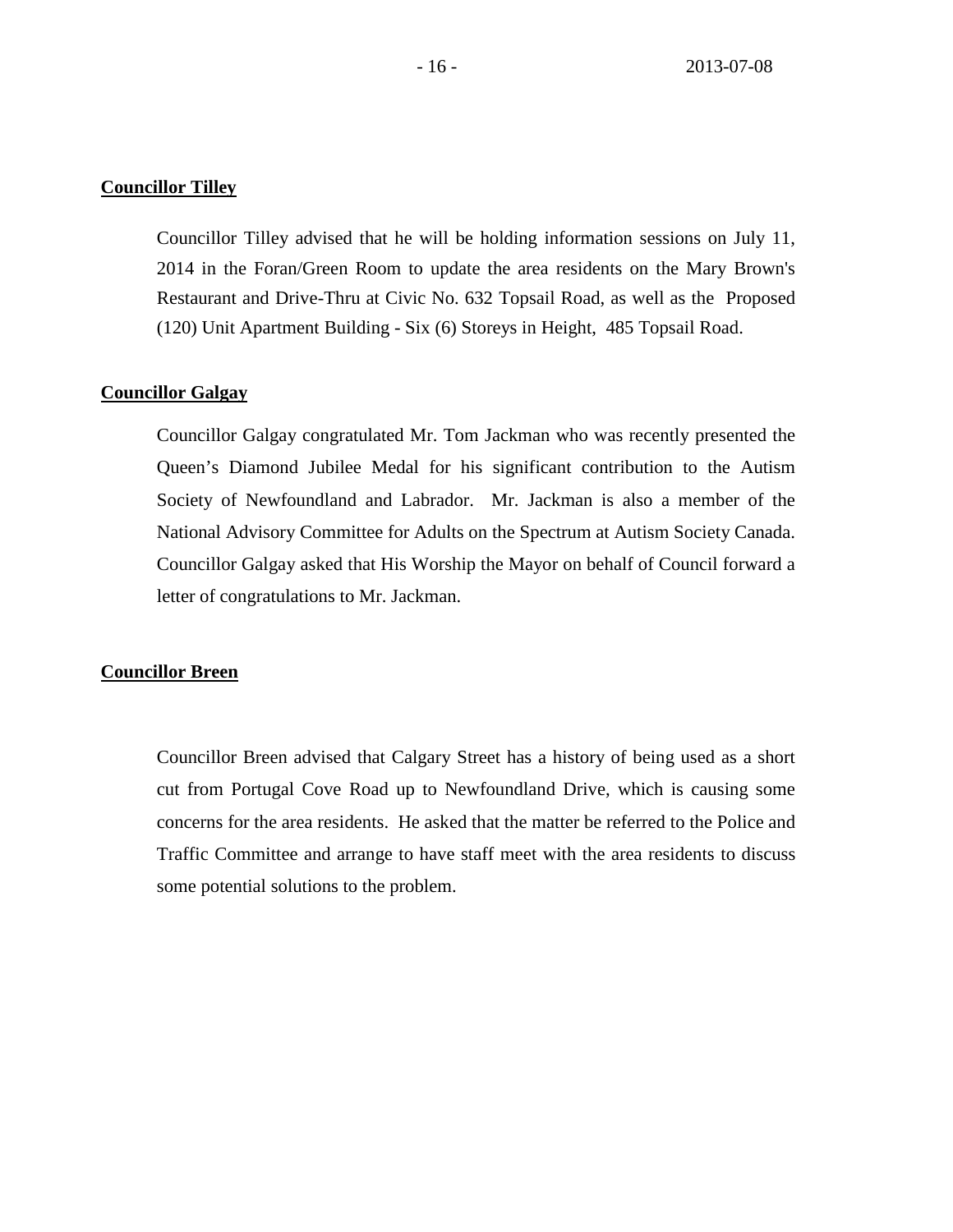## **Councillor Hann**

Councillor Hann, in response to queries concerning the funding of the Trolley Bus, advised that aside from a small grant provided by the City's Tourism Dept., the operation is funded by a number of partners throughout the community involved in the tourism industry.

Deputy Mayor Duff asked if the Rennies River Fluvarium can be included on the Trolley Bus Route. Councillor Hann noted the group can make contact with him or approach Parks Canada in this regard.

# **Councillor Hickman**

At the request of Councillor Hickman the Deputy City Manager, Public Works provided an update on the recent watermain break on Wishingwell Road, noting that crews responded and repairs were completed.

The Deputy City Manager, Public Works noted that there have been a number of water main breaks on Wishingwell Road over the years and based on the latest one a review will be carried out to try to determine if there is in fact something that needs to be addressed and recommendations will be brought forward.

# **Councillor O'Leary**

Councillor O'Leary suggested that a communications protocol be developed that would assist residents in need of information during situations such as watermain breaks, flooding etc.

Councillor O'Leary asked the status of the Open Space Master Plan. The Deputy City Manager advised that the RFP document should be finalized and out in few weeks, noting that the plan is to have the work finalized before the end of this year.